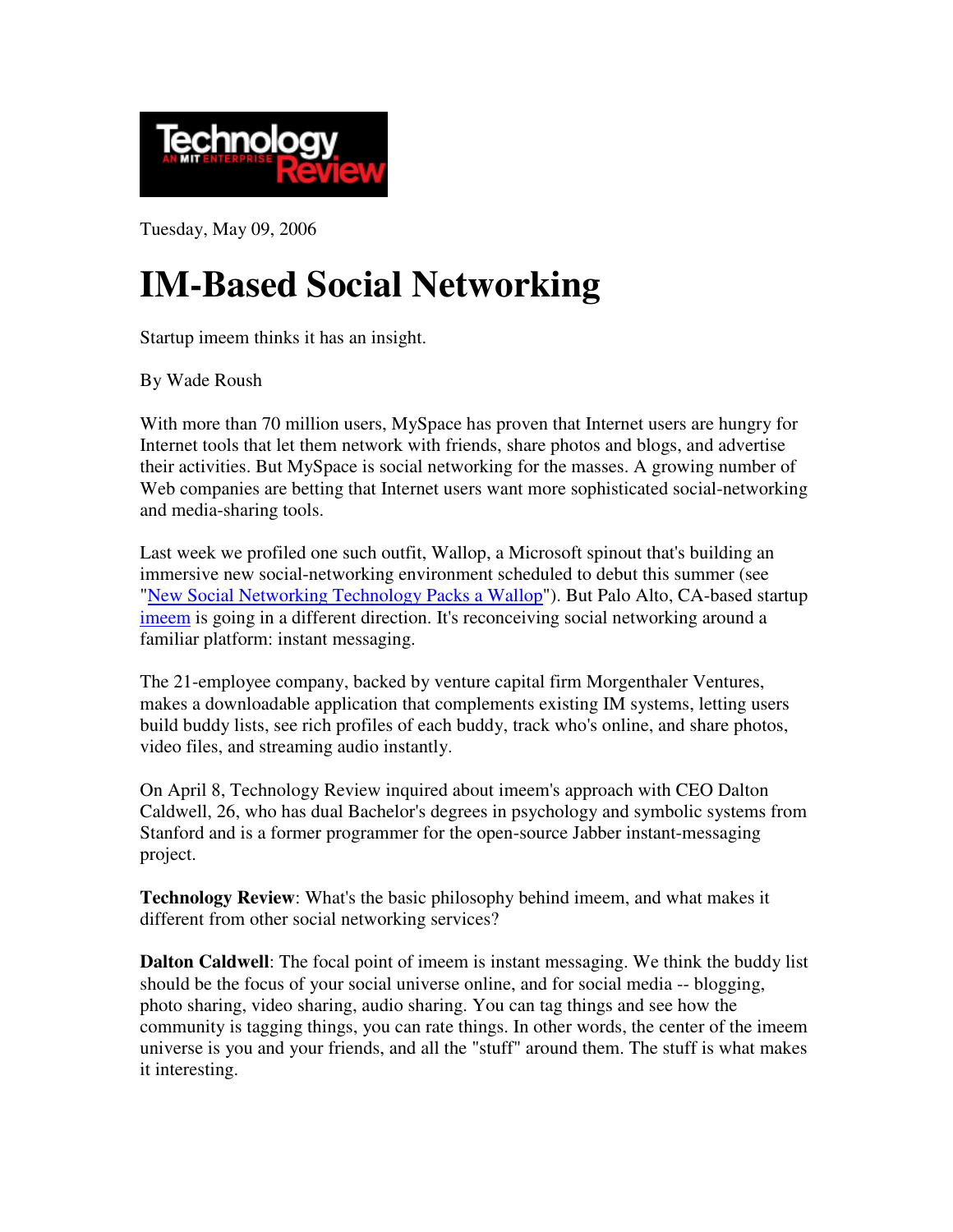**TR**: What made the instant-messaging model attractive to you?

**DC**: I'm definitely a member of the IM generation. I'm 26. It was such an important part of my life when I was in high school. And it's continued to be this powerful social phenomenon. There's a similar phenomenon happening now with social networking. But if you think about the usage model of instant messaging -- always on, seeing who's present, dynamic interaction -- it's a much more social operation than just clicking on some social networking website. You could tell that the people who worked on the first generation of social networking services were not members of the IM generation.

**TR**: How does imeem work?

**DC**: Imagine you're chatting with someone you know, and there's a button that says "View Profile" on it, and when you click that, instead of just seeing some tiny little profile like you would in AIM [AOL Instant Messenger], you actually see a full socialnetworking profile, with unlimited photo sharing, tagging, and so forth, right in the context of chatting with that person. To me, it seems like such a natural and fluid way of doing things.

Then we have the "What's New" mode. Whenever somebody in you network shares photos or makes a comment, you receive a notification. It's sort of like tracking people on your traditional buddy list -- you can guess where they are by seeing their "away" message. We translate that into a person's whole digital life.

**TR**: There is a lot of discussion about Web 2.0 as the new paradigm for Web companies. As you know, the idea is that sophisticated software services can be delivered via the Web, using programming approaches like AJAX [Asynchronous Javascript and XML]. What's your take on that trend, and where does imeem fit into it?

**DC**: When the phrase Web 2.0 first came out it sounded interesting, but it's become sort of a dirty word. When we hang out with people from other companies, we talk about Web 2.0 and crack up a lot. I think AJAX is very interesting, and the user interfaces and tools that some of these companies are coming up with are very interesting, but there are so many layers around it, it's become a meaningless term. And I don't think any of the Javascript stuff is revolutionary. I love it and I use it, but you could have done all this stuff with Javascript back with Netscape 4. People have now blazed that trail and built libraries that you can use to make it easier to build AJAX applications. But it's gotten overblown.

**TR**: But another component of Web 2.0 is the idea of building large sites around usergenerated content -- whether it's profiles or blogs or photos or real-estate listings.

**DC**: We're obviously right in the middle of that one. And if you dig down deep to look at what's actually shipping today, I think we're doing a much better job than most of the stuff I read about, in the sense of taking user-generated content and making it easy to share it, tag it, and rate it.